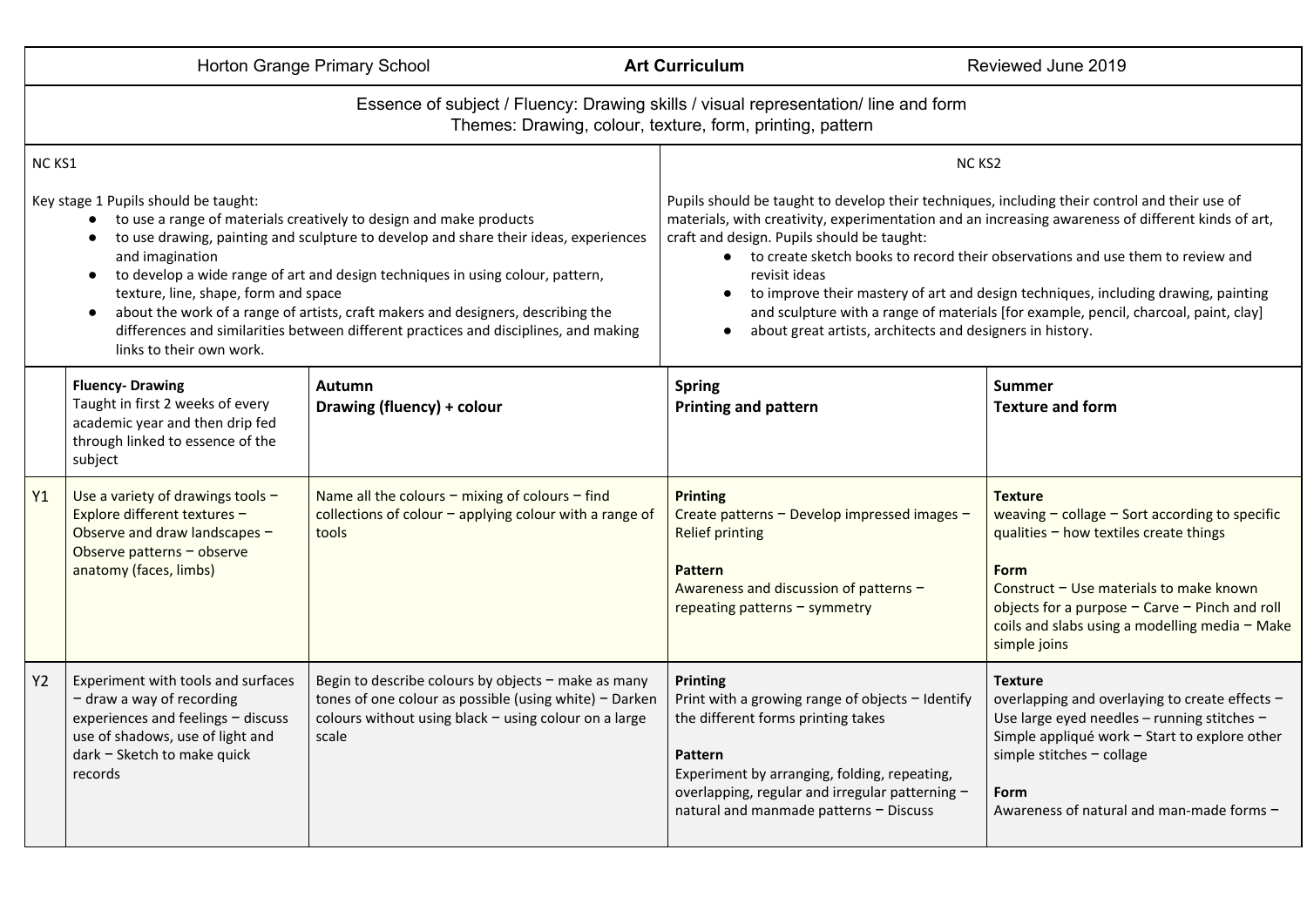|                |                                                                                                                                                                                                                                         |                                                                                                                                                     | regular and irregular                                                                                                                                                                                                                                                                     | Expression of personal experiences and ideas -<br>to shape and form from direct observation<br>(malleable and rigid materials) - decorative<br>techniques - Replicate patterns and textures in<br>a 3D form - work and that of other sculptors                                                                                                                                                                                                                                                                              |
|----------------|-----------------------------------------------------------------------------------------------------------------------------------------------------------------------------------------------------------------------------------------|-----------------------------------------------------------------------------------------------------------------------------------------------------|-------------------------------------------------------------------------------------------------------------------------------------------------------------------------------------------------------------------------------------------------------------------------------------------|-----------------------------------------------------------------------------------------------------------------------------------------------------------------------------------------------------------------------------------------------------------------------------------------------------------------------------------------------------------------------------------------------------------------------------------------------------------------------------------------------------------------------------|
| Y3             | Experiment with the potential of<br>various pencils - close observation<br>- Draw both the positive and<br>negative shapes - initial sketches<br>as a preparation for painting -<br>accurate drawings of people -<br>particularly faces | colour mixing $-$ make colour wheels $-$ introduce<br>different types of brushes - techniques- apply colour<br>using dotting, scratching, splashing | <b>Printing</b><br>Relief and impressed printing $-$ recording<br>textures/patterns - mono printing - colour<br>mixing through overlapping colour prints<br>Pattern<br>pattern in the environment - design - using ICT<br>- make patterns on a range of surfaces -<br>symmetry            | Texture<br>Use smaller eyed needles and finer threads -<br>weaving $-$ Tie dying, batik<br><b>Form</b><br>Shape, form, model and construct (malleable<br>and rigid materials) - Plan and develop -<br>understanding of different adhesives and<br>methods of construction - aesthetics                                                                                                                                                                                                                                      |
| <b>Y4</b>      | Identify and draw the effect of light<br>$-$ scale and proportion $-$ accurate<br>drawings of whole people including<br>proportion and placement - Work<br>on a variety of scales - computer<br>generated drawings                      | colour mixing and matching; tint, tone, shade -<br>observe colours $-$ suitable equipment for the task $-$<br>colour to reflect mood                | <b>Printing</b><br>Use sketchbook for recording textures/patterns<br>- Interpret environmental and manmade<br>patterns - modify and adapt print<br>Pattern<br>Explore environmental and manmade patterns<br>- tessellation                                                                | <b>Texture</b><br>Use a wider variety of stitches - observation<br>and design of textural art $-$ experimenting with<br>creating mood, feeling, movement- - compare<br>different fabrics<br>Form<br>Experience surface patterns / textures -<br>Discuss own work and work of other sculptors<br>- analyse and interpret natural and manmade<br>forms of construction                                                                                                                                                        |
| Y <sub>5</sub> | Effect of light on objects and<br>people from different directions -<br>interpret the texture of a surface -<br>produce increasingly accurate<br>drawings of people $-$ concept of<br>perspective                                       | hue, tint, tone, shades and mood - explore the use of<br>texture in colour - colour for purposes                                                    | <b>Printing</b><br>Combining prints - design prints - make<br>connections $-$ discuss and evaluate own work<br>and that of others<br>Pattern<br>Experiments with approaches/patterns used by<br>other artists - Designs patterns for a purpose<br>e.g. fabrics, book covers and wallpaper | <b>Texture</b><br>Use stories, music, poems as stimuli - Select<br>and use materials $-$ embellish work $-$ fabric<br>making $-$ artists using textile<br>Form<br>Use stimuli as a starting point for 3D work with<br>a particular focus on form, shape, pattern,<br>texture, colour - study 3D work from a variety<br>of genres and cultures to develop own<br>response through models, experimentation<br>and design stages - recreate 2D images in 3D<br>e.g. recreate a landscape or figure focusing on<br>form/surface |